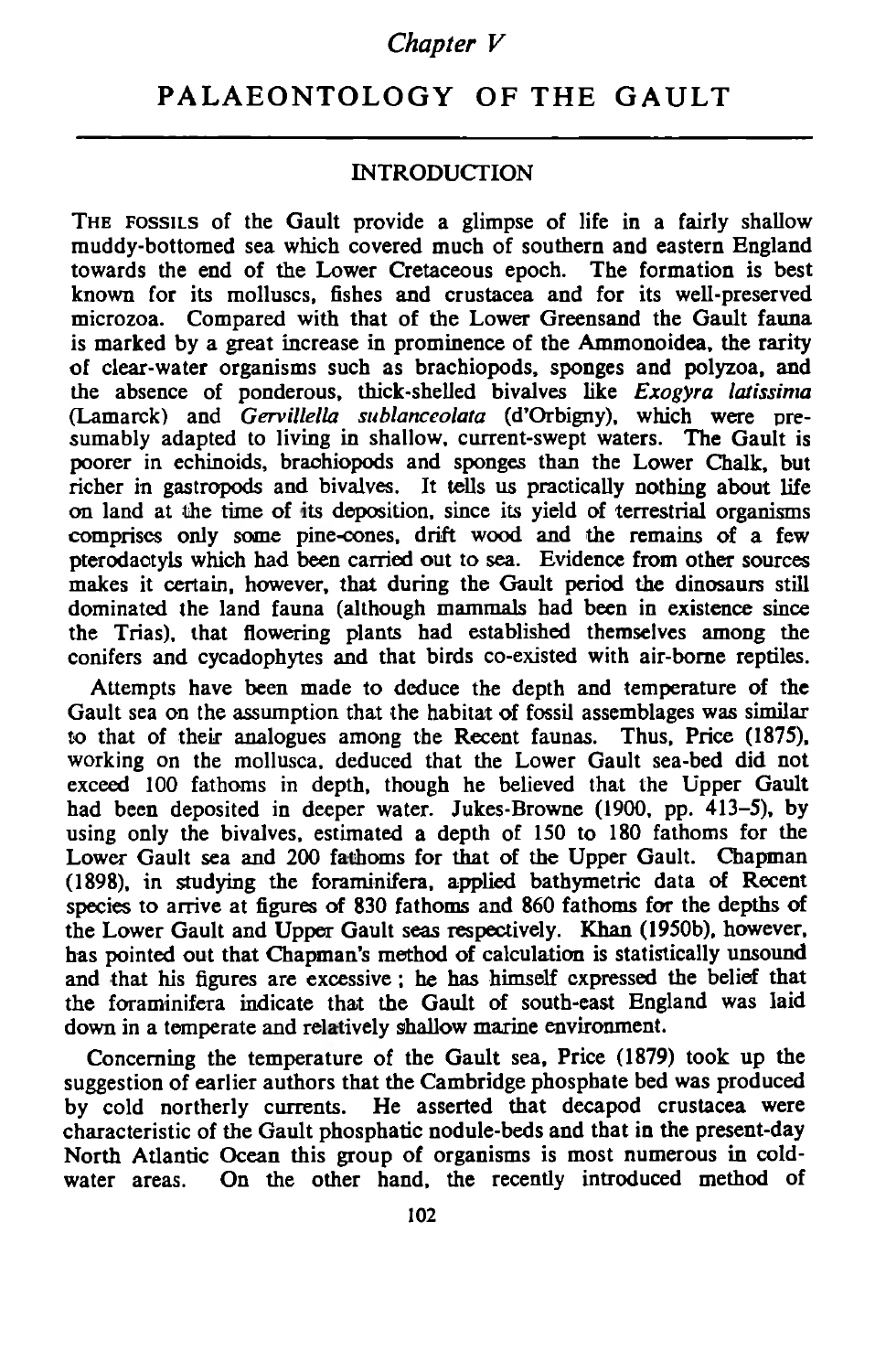palaeotem perature measurement by assaying oxygen isotopes in fossil organic carbonates suggests that the Gault was deposited during a period of climatic maximum. Data derived from analyses of guards of the belemnite *Neohibolites minimus* (Miller) from the Gault of Folkestone give temperatures of 20 $\degree$  to 23.3 $\degree$ C (Bowen 1961), compared with 6 $\degree$  to 17.5 $\degree$ C which obtain in the Strait of Dover at the present time.

Some of the oldest and most familiar names of Gault fossils originate in the works of J. Parkinson (1811, 1819), J. Sowerby (1812-22) and J. de C. Sowerby (1823-46), Mantell (1822) and W. Fitton (1836). Many were first named by the great French palaeontologist d'Orbigny, who obtained much of his material from Wissant, on the north coast of France, opposite Folkestone. Gault fossils, mostly from Folkestone, figure prominently in the monographs of the Palaeontographical Society, such as those on the Cretaceous Lamellibranchia (Woods 1899-1913), Cretaceous Entomostraca (Jones  $1850$ ; Jones and Hinde 1890), Crustacea (Bell  $1858-62$ ; Woods 1924-31) and Lower Cretaceous belemnites (Swinnerton 1955). The Ammonoidea of the Gault were made the subject of a special monograph by Spath (1923-43). Charles Darwin himself dealt with the Cirripedes (Darwin 1851-5).

Catalogues issued by the British Museum (Natural History) are another source of information on Gault fossils, notably for Reptilia and Amphibia (Lydekker 1888-90), Fishes (Woodward 1889-1901), Nautiloid Cephalopods (Foord 1891) and Cirripedes (Withers 1935). Among the numerous papers devoted to special aspects of Gault palaeontology, mention may be made of those by Starkie Gardner (1873-80) on Gastropoda and Scaphopoda, Chapman and Sherborn (1893) on Ostracoda, Carruthers (1866-71) on pinecones, Chapman (1891-8) and Khan (1950a, 1952) on Foraminifera, and Casey (1936-60) on Ammonoidea.

## SYSTEMATIC ACCOUNT

### **Foraminifera**

Chapman's work on the foraminifera of the Gault is now out of date and a complete revision has yet to be attempted. Khan has given some attention to the fauna of the Lower Gault, primarily that of Copt Point, Folkestone. He has found that while some species like *Hormosina folkestoniensis* Khan, *Vaginulina neocomiana* Chapman and *Spiroplectinata annectens* (Parker and Jones) have a short vertical distribution, others such as *B olivina textilarioides* Reuss, *Pleurostom ella alternans* Schwager, *Siphogenerina asperula* (Chapman), *Epistomina spinulifera* (Reuss) and *Arenobulimina macfadyeni* Cushman, though having a longer vertical range, occur in greatest abundance only within restricted limits. Using the frequency-occurrence of certain species, Khan established the following three zones in the Lower Gault:

- 3. *Epistomina spinulifera-Arenobulimina macfadyeni* Zone (Beds VII & V III), characterized by the index species and *Pleurostomella alternans* Schwager, *Spiroplectinata annectens* (Parker and Jones), *Bifarina tenuilissa* T appan and *Tritaxia pyram idata* Reuss.
- 2. *Siphogenerina asperula* Zone (Beds III to VI), characterized by the index species and *Haplophragmoides latidorsatum* (Bornemann) and Lagena sulcata (Walker and Jacob).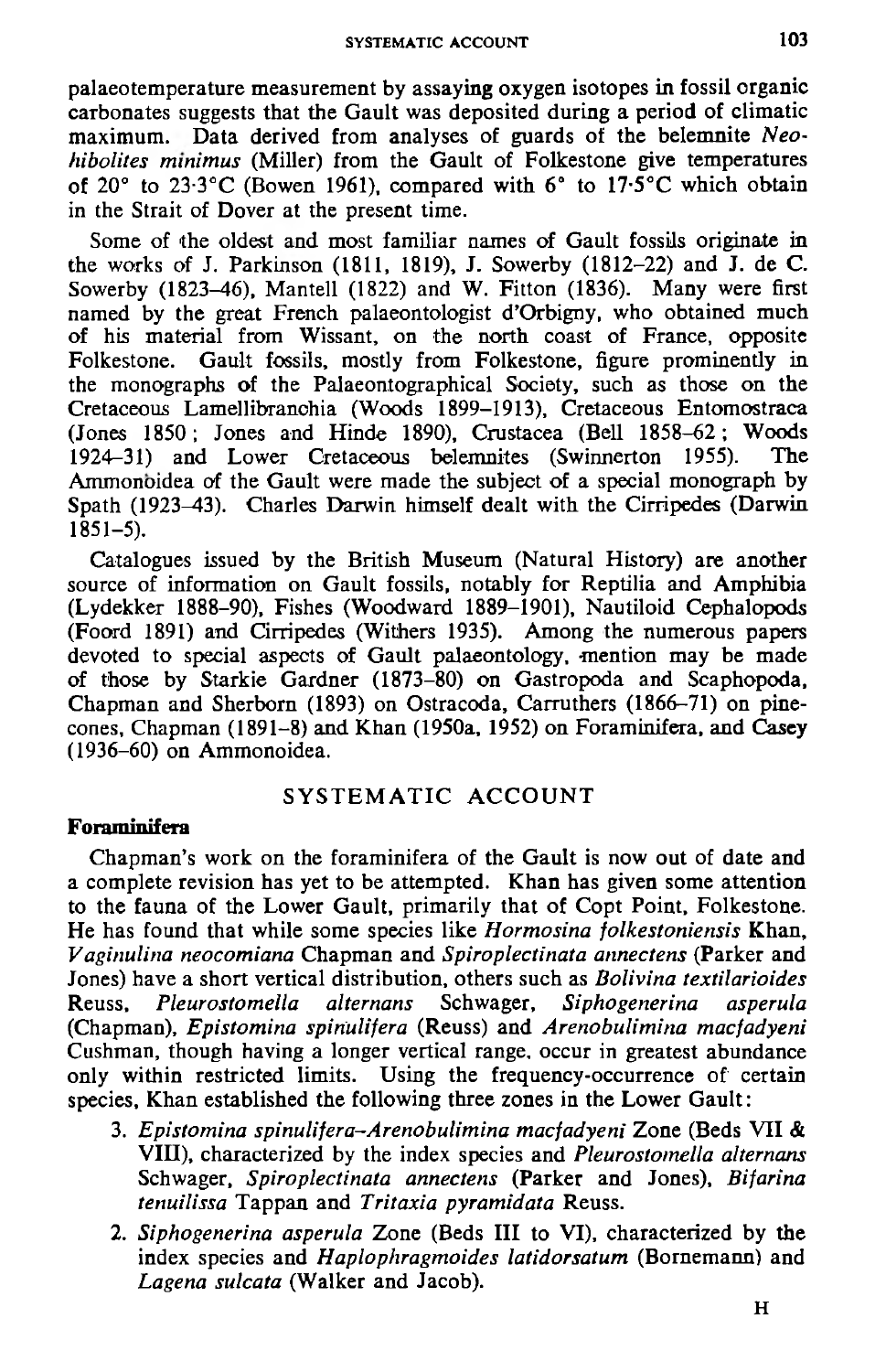1. *B olivina textilarioides-Pleurostom ella alter nans* Zone (Beds I & II), characterized by the index species and *Hormosina folkestoniensis* Khan, *Vaginulina neocomiana* Chapman, *Dorothia gradata* (Berthelin), *H aplophragm oides latidorsatum* (Bornemann), *Verneuilina chapm ani* Ten Dam, and *Marssonella oxycona* (Reuss).

The adherent foraminifer *Bullopora laevis* (Sollas) has been found on shells and nodules.

#### **Porifera, Anthozoa, Annelida, Echinodermata, Brachiopoda**

Among the phosphatic nodules at the base of the greensand Bed XII are a few rolled Lithistid sponges, such as *Jerea pyriformis* Lamouroux and *Siphonia tulipa* Zittel, the occurrence being a feeble reflection of the rich Lithistid faunas of the Blackdown and Warminster Greensands.

*Serpula antiquata* J. Sowerby, *H am ulus curvatus* (Gardner), *Rotularia polygonalis* (J. de C. Sowerby), *Sarcinella socialis* (Goldfuss) and *G lomerula gordialis* (Schlotheim) are the chief representatives of the Annelida. The last forms winding threads and loops on the outsides of nodules and larger fossils. Burrows lined with fish-scales have been attributed to a Terebelloid worm ' *Terebella ' lutensis* Bather. The structure known as *Granularia,* consisting of tiny ovoid pellets arranged in a tube, was also thought to be of annelid origin by Bather (1911).

Echinoids are not common and are invariably crushed. *Hemiaster asterias* Forbes and *H. bailyi* Forbes occur in most of the beds, especially Bed III. *Polydiadema wiltshirei* (Wright) is a Lower Gault species; *Typocidaris gaultinus* (Forbes) is characteristic of Bed X . Columnals of the crinoid *Nielsenicrinus cretaceus* (Leymerie) ( = *Pentacrinus fittoni* of authors) are also found in Bed X. The mobile Comatulids *Glenotremites aequimarginatus* (Carpenter) and *Palaeocomaster loveni* (Carpenter) and the micro-crinoid *Styracocrinus peracutus* (Peck) have all been found in the Gault of Folkestone.

#### EXPLANATION OF PLATE IV

- Fig. 1. ' Button-coral', *Discocyathus fittoni* (Edwards and Haime), Lower Gault. (GSM. 108208).
- Fig. 2. Gastropod, *Anchura carinata* (Mantell), Lower Gault. (GSM. 1739).
- Fig. 3. Uncoiled ammonite, *Heteroclinus nodosus* (J. Sowerby), Lower Gault. (GSM. 1785).
- Fig. 4. Bivalve, *Inoceramus concentricus* Parkinson, Lower Gault. (GSM. 21145).
- Fig. 5. Bivalve, *Inoceramus subsulcatus* Wiltshire, Lower Gault. (GSM. 21156).
- Fig. 6. Bivalve, *Inoceramus sulcatus* Parkinson, Upper Gault. (GSM. 21161).
- Fig. 7. Belemnite, *Neohibolites minimus* (Miller), Lower Gault. (GSM. 92911).
- Fig. 8. Ammonite, *Hysteroceras orbignyi* (Spath), Upper Gault. (GSM. 108470).
- Fig. 9. Ammonite, *Euhoplites truncatus* Spath, Lower Gault. (GSM. 31024).
- Fig. 10. Crab, *Notopocorystes stokesi* (Mantell), Lower Gault. (GSM. 1854).
- Fig. 11. Bivalve, *Nucula (Pectinucula*) *pectinata* J. Sowerby, Lower Gault. (GSM. 1641).
- Fig. 12. Uncoiled ammonite, *Hamites gibbosus* J. Sowerby, Lower Gault. (GSM. 60788).

All figures natural size.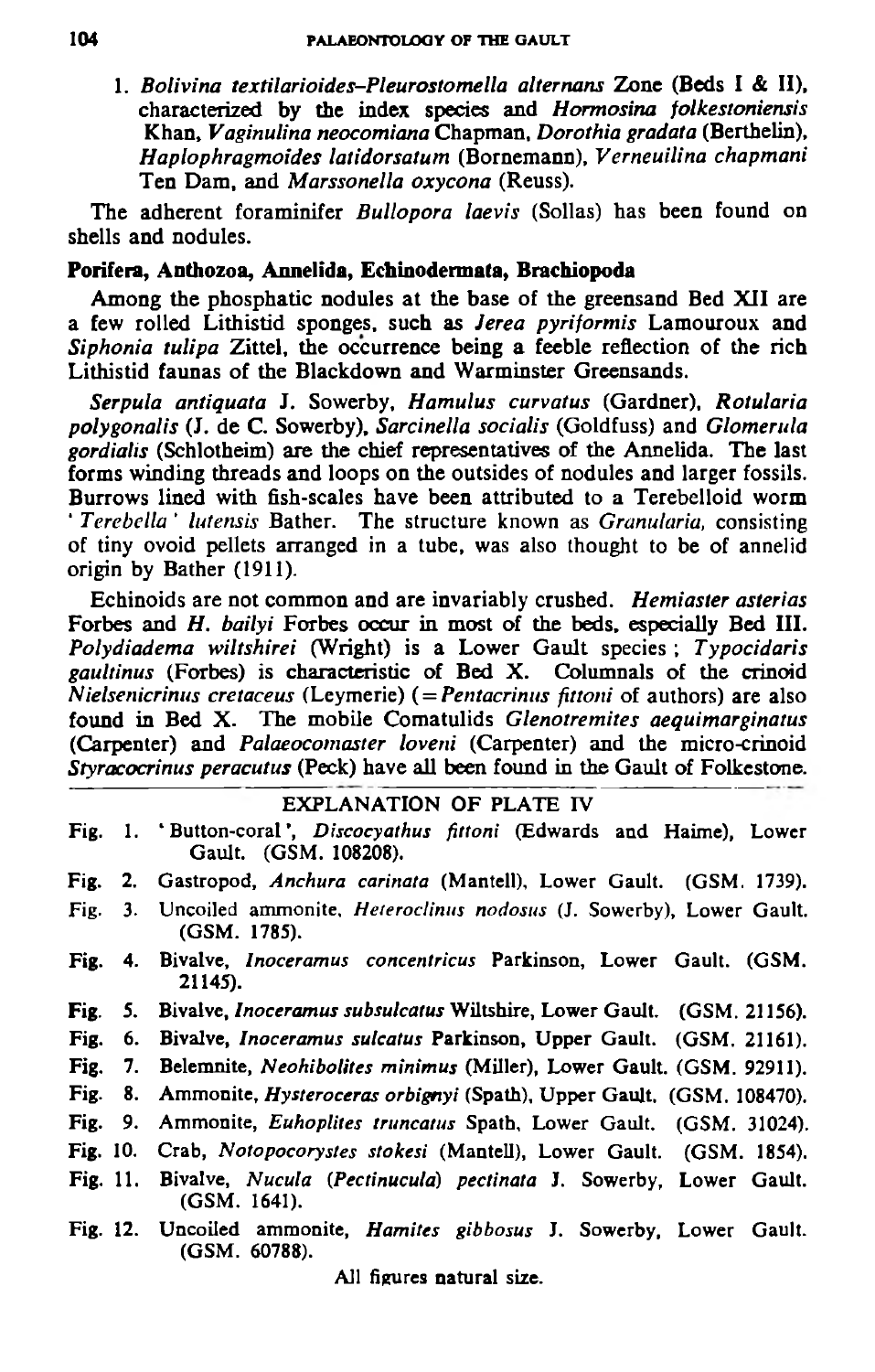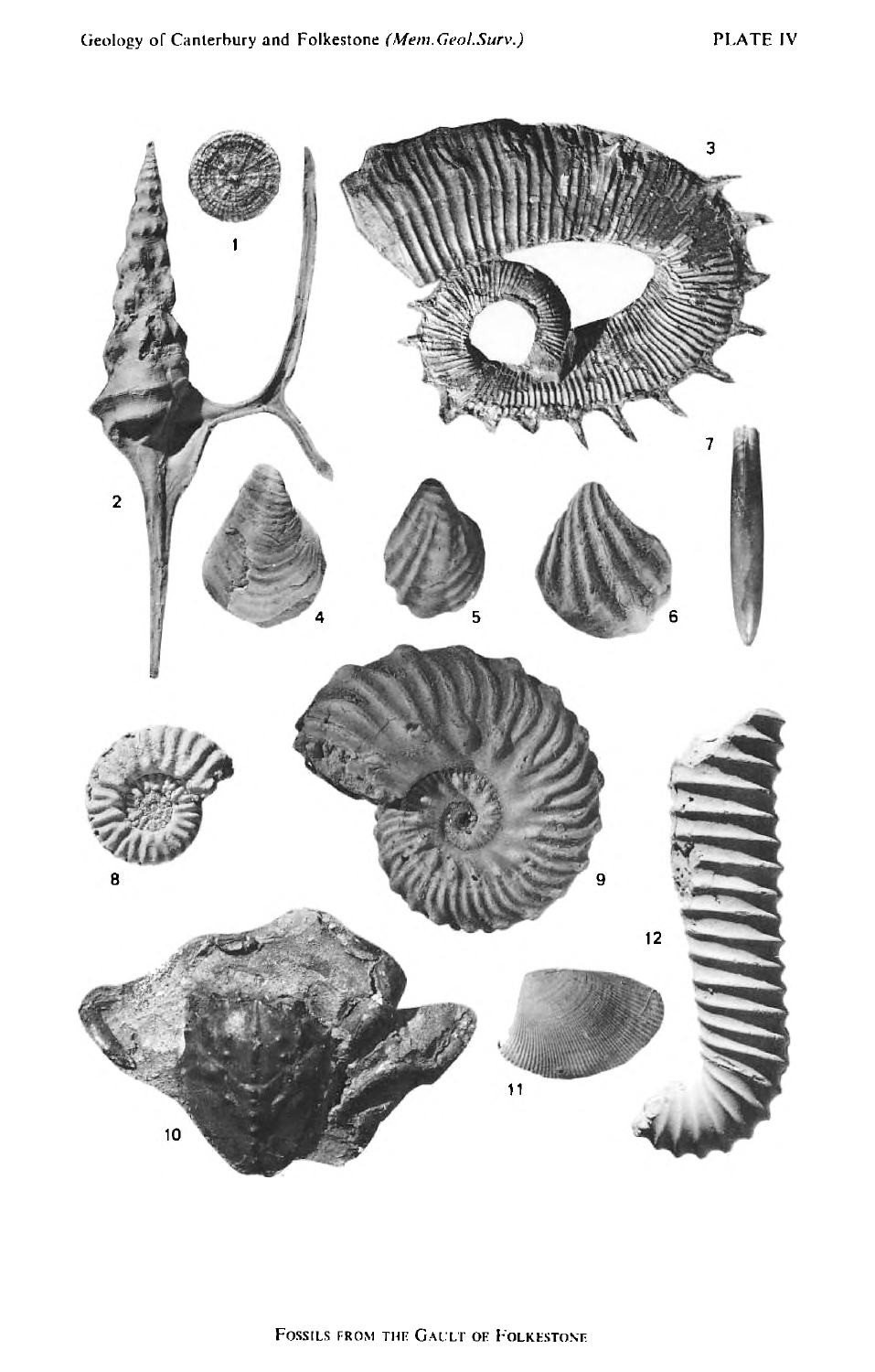Gault Anthozoa are mostly small button or cup corals and are met with more frequently in the lower beds, particularly in Bed V, which Price termed the 'coral bed'. The commonest are *Bathycyathus sowerbyi* Edwards and Haim e, *Discocyathus fittoni* Edw ards and *Trochocyathus harveyanus* Edwards.

The muddy waters of the Gault did not suit the brachiopods, though *Kingena lima* (Defrance) and *' T erebratula' dutempleana* (d'Orbigny)  $( = \tau T$ , *biplicata* of authors) may be successfully sought for in Bed X.

### **Mollusca (Bivalvia)**

All the beds yield *Inoceramus*, of which the best known is *Inoceramus concentricus* Parkinson (Beds I to XI). *Inoceramus anglicus* Woods (Beds VIII to XIII), *I. tenuis* Mantell (Beds XII and XIII) and *I. crippsi* Mantell (Bed XIII) also occur, the last becoming more common in the Chalk above. The radially fluted *I. sulcatus* Parkinson (sometimes placed in a separate genus or subgenus, *A ct inoceramus)* is confined to Beds V III and IX and is an easily recognizable guide to the junction of the Lower and Upper Gault. It is accompanied by a curious hybrid form, *I. subsulcatus* Wiltshire, specimens of which show every stage of transition from *I. concentricus* to *I. sulcatus*; seemingly conspecific forms are found as far afield as Mexico and Russia. *Inoceramus* is the most likely source of the fossil pearls that are found as occasional curiosities in the Gault. Next in abundance are the ' nut ' shells, especially *Nucula* (*Pectinucula*) *pectinata* J. Sowerby and *N.* (*Leionucula*) *ovata* Mantell. These two occur all through the Gault, but *N.* (*L.*) *albensis* d'Orbigny, *Acila* (*Truncacila*) *bivirgata* (*J.* de C. Sowerby) and *Mesosaccella mariae* (d'Orbigny) are more typical of the Lower Gault. Other long-ranging bivalves are the scallop *Entolium orbiculare* (J. Sowerby), the Spondylid *Plicatula gurgitis* Pictet and R oux, *Pseudocardia teruiicosta* (J. de C. Sowerby), a mem ber of the Carditidae, and the Arcid *Nanonavis carinata* (J. Sowerby). Oysters (e.g. *Gryphaeostrea canaliculata* J. Sowerby sp. and *Pycnodonte vesicularis* Lamarck sp.) are more commonly found in the Upper Gault. Species confined to or especially characteristic of one particular bed include *Linotrigonia fittoni* (Deshayes) (Bed I), *Corbula gaultina* Pictet and Campiche (Bed II), the Arcid *Cucullaea* (*Idonearca) glabra* Parkinson (Bed VIII), the Arcticid *Proveniella quadrata* (d'Orbigny) (Bed VIII), the scallops *Chlamys elongata* (Lamarck) (base of Bed XI) and *Aequipecten beaveri* (J. Sowerby) (Bed X), and the Aucellid *Aucellina coquandiana* (d'Orbigny) (Bed XII). Drift wood is commonly riddled with the crypts of bivalves whose timber-boring mode of life was comparable with that of the modern shipworm, the principal forms being *Opertochasma constrictum* (Phillips), *Terebrimya gaultina* (Woods) and *Xylophagella zonata* Casey. *Astarte, Lucina, Anom ia, Pinna, Isognomon, Pseudolimea, Thracia* and *Eopecten* are some of the many other genera represented.

### **Mollnsca (Gastropoda and Scaphopoda)**

Gault gastropods are rich in variety and numbers. Nummocalcar fittoni  $(Roemer)$  ( $= Solarium$  *ornatum* of authors) ranges through almost the whole of the form ation and is a survivor of the ancient family that is typified by the Palaeozoic *Euomphalus*. Another ancient family (but with living representatives), the Pleurotomariidae, is exemplified in the Gault by *Leptomaria pricei* Cox, *Conotomaria folkestonensis* Cox and *Pleurotomaria plicata*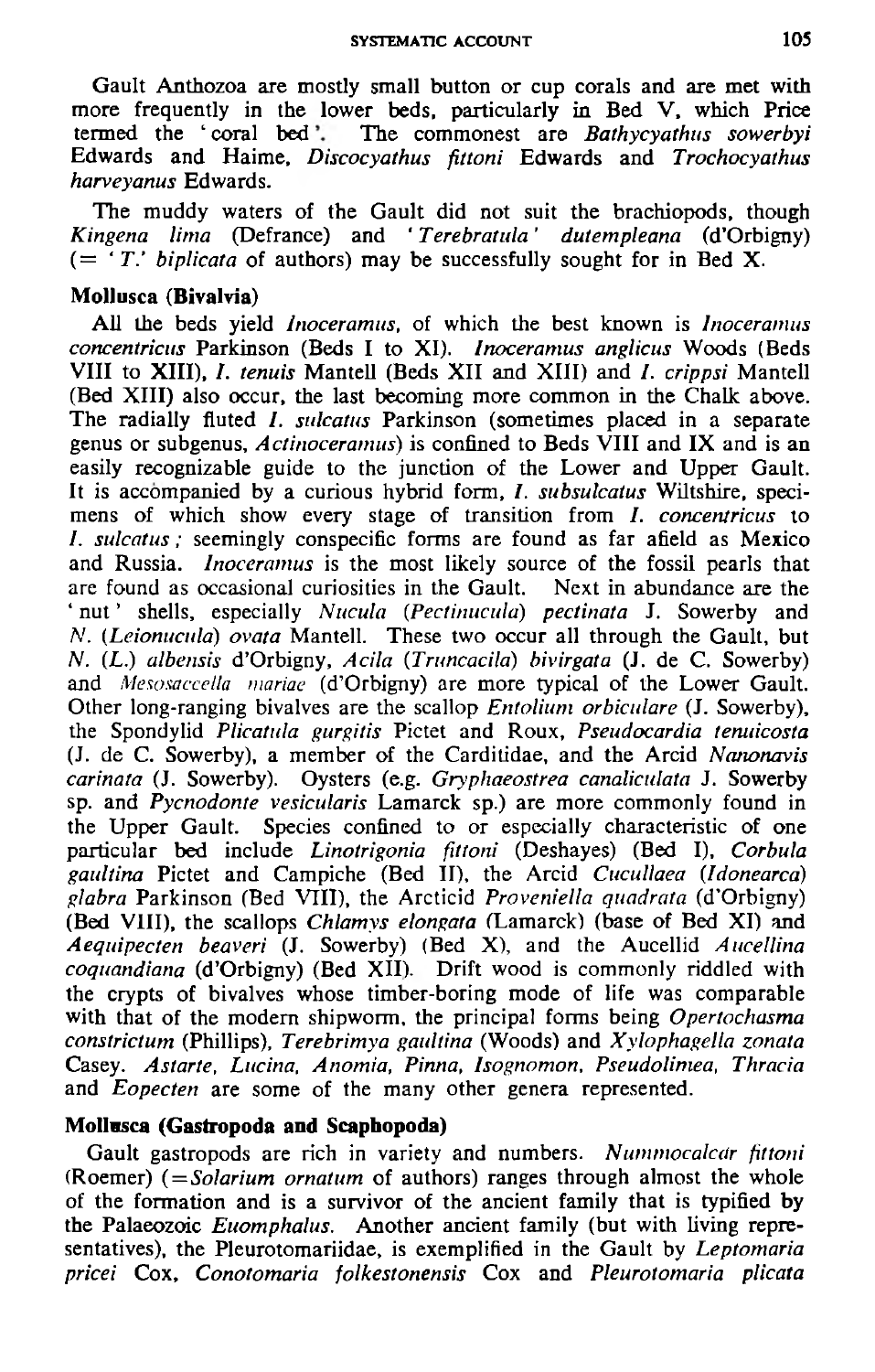(J. Sowerby). The last is fairly common in Bed VIII and passes up into Bed IX. The Aporrhaidae, a family which reached its maximum in the Cretaceous and is characterized by finger-like extensions of the aperture, is well represented. This family includes the long-ranging *Anchura carinata* (Mantell) and *Tessarolax retusum* (J. de C. Sowerby); *A. carinella* (d'Orbigny) and *A. marginata* (J. de C. Sowerby) are found in the higher beds of the Lower Gault; *Dimorphosoma calcaratum* (J. de C. Sowerby) is confined to Bed II. The present-day whelks have their counterparts in *Buccinofusus clementinus* (d'Orbigny) and *Sipho gaultinus* (d'Orbigny). the winkle in *G yrodes genti* (J. Sowerby), all of which occur sporadically through the Gault. typical G ault gastropods are the Cerithioids *Mesalia* (*Bathraspira*) *tecta* (d'Orbigny) and *M etacerithium trimonile* (Michelin), the Scalariids *Confusiscala dupiniana* (d'Orbigny) and *Claviscala Clementina* (d'Orbigny), the Torquesia vibrayeana (d'Orbigny), the limpet 'Acmaea' *tenuicosta* (d'Orbigny), the Solariids *Semisolarium moniliferum* (Michelin) and '*Trochus'* conoideus J. Sowerby, and the Opisthobranchs Acteon *affinis* (d'Orbigny) and *Ringinella inflata* (d'Orbigny). The little *Bellerophina minuta* (J. Sowerby) (Beds V to VII), once thought to be a cephalopod, is now believed to be the first of a group of pelagic prosobranchs, the Heteropoda.

The two families of scaphopoda, the Dentaliidae and the Siphodentaliidae, are both present in the Gault. The former is represented chiefly by the ubiquitous *Dentalium* (*Fissidentalium) decussatum* (J. Sowerby), resembling an elephant's tusk in miniature ; *Cadulus* (*Gadila*) gaultinus Gardner belongs to the latter family. Small hooked or curved tubes formerly ascribed to *Siphodentalium* belong properly to the annelid *Hamulus.*

### **Mollusca (Cephalopoda)**

The richness of the ammonite fauna of the Gault is not due entirely to favourable conditions of preservation but reflects a world-wide burst of evolutionary activity that took place in the group towards the end of the Lower Cretaceous. With few exceptions Gault ammonites belong to the 'Trachyostraca', the highly ornamented types that are believed to have flourished in the shelf seas, and nearly all of these belong to the three superfamilies Hoplitaceae, Acanthocerataceae and Turrilitaceae. The first takes in the ventrally grooved ammonites such as *Hoplites, Euhoplites, Anahoplites* and *Dimorphoplites*, which dominate the Lower Gault, and *Epihoplites*, *Callihoplites* and the rare *Discohoplites*, which characterize the Upper Gault. Also included among the Hoplitids are *Lepthoplites*, *Pleurohoplites* and Arrhaphoceras. These occur sparsely in the highest bed of the Gault and have a raised siphonal line foreshadowing the Cenomanian keeled family Schloenbachiidae. Gault ammonites with a keel at some stage of growth or with a median row of nodes on the venter belong to the Acanthocerataceae. *Hysteroceras, Prohysteroceras, Mortoniceras* and *Dipoloceras* are typical keeled genera ; *Neophlycticeras.* with cockscomb venter, is rather scarce. A lthough represented in the *dentatus* Zone by *Mojsisovicsia,* and rare *Eubrancoceras* and *Oxytropidoceras,* this superfamily did not become im portant until the top of the Lower Gault, after which it gained supremacy over the Hoplitaceae. The Turrilitaceae comprises heteromorphs or abnormally coiled types such as *Hamites, Anisoceras, Heteroclinus, Pseudhelicoceras*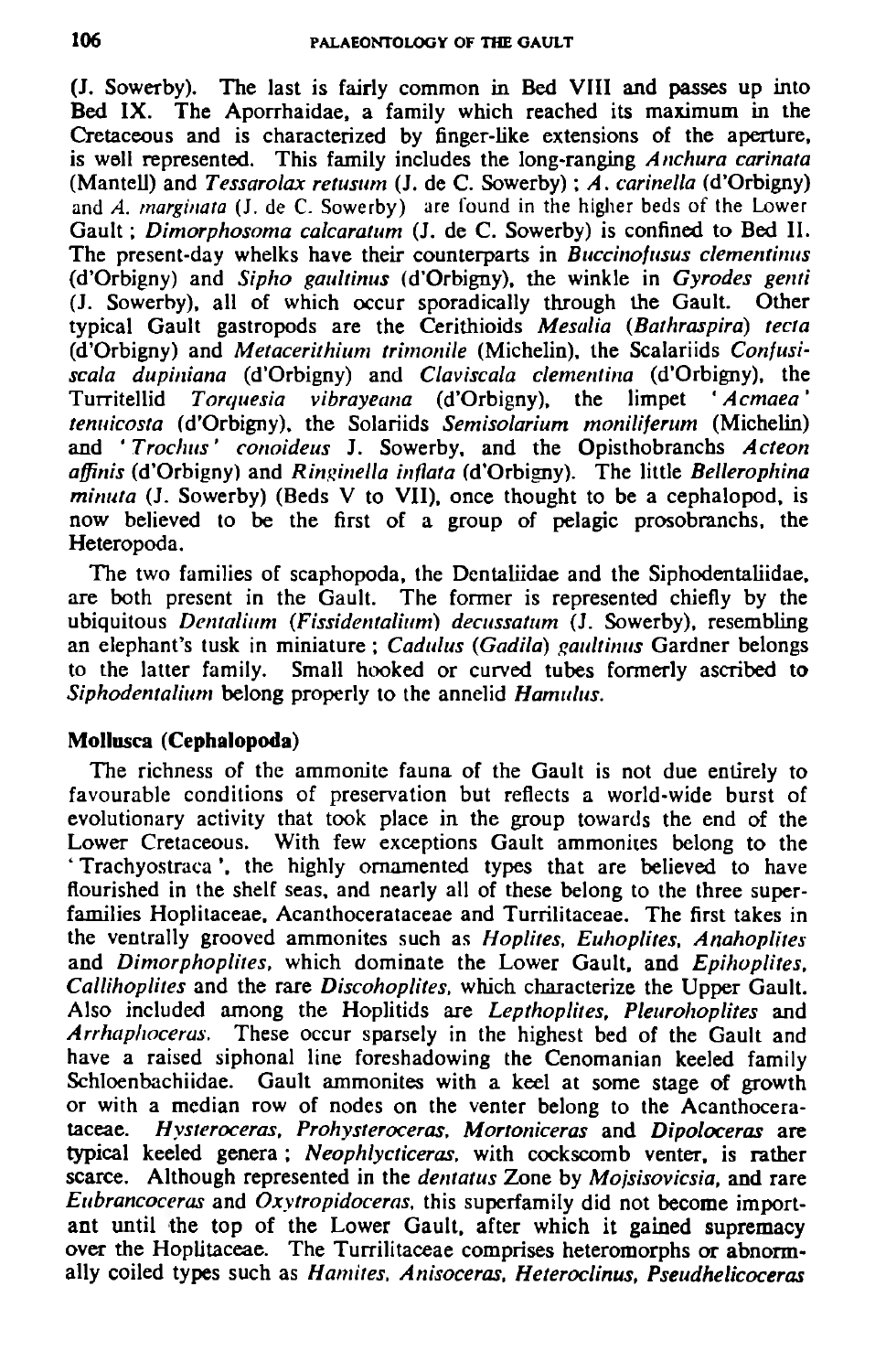SYSTEMATIC ACCOUNT

*Turrilitoides* and *Mariella* (but not the Scaphitids, which are judged as constituting a separate superfamily). Except for the Desmoceratid *Beudanticeras*, which is not uncommon at the junction of the Lower and Upper Gault, the 'Leiostraca', or smooth ammonites, are known from the Gault only by a few chance finds of *Hypophylloceras* (Phyllocerataceae), *Tetragonites, Pictetia* (Lytocerataceae), *Desmoceras, Puzosia* and *Uhligella* (Desmocerataceae). These ammonites are thought to have preferred open waters and to have had their European centre of dispersal in the Mediterranean region. The Placenticerataceae are another exotic element in the Gault; this superfamily is represented by isolated finds of the Engonoceratid *Engonoceras iris* Spath in the *dentatus* Zone of the Lower Gault and by the Placenticeratid *Hengestites applanatus* Casey in the *inflatum* Zone of the Upper Gault. The Engonoceratidae, with their curiously modified (' pseudoceratitic ') suture-lines, characterize Albian deposits of equatorial regions and seldom strayed into the northern waters where Hoplitids abounded. A short-term penetration into the Gault Hoplitid province by the Haplocerataceae is.indicated by the occurrence of the primitive Binneyitid *Falciferella milbournei* Casey in Bed II. That the Gault sea was open to immigrants from the north was proved by the discovery in Bed VIII at Folkestone of the Canadian genus *Gastroplites*, a member of an Arctic branch of the Hoplitidae.

In contrast to the Ammonoidea, Nautiloid cephalopods are relatively infrequent and belong to a few long-ranging genera of world-wide distribution. *Eutrephoceras clementinum* (d'Orbigny), *E. bouchardianum* (d'Orbigny) and *Cymatoceras albense* (d'Orbigny) occur in the Lower Gault and the earliest beds of the Upper Gault. Calcified beaks of Nautiloids. known as *Rhynchoteuthis,* have also been found.

Guards of the belemnite *Neohibolites minimus* (Miller) and varieties are ubiquitous in the Gault of this region and because of their resistant nature make up a large part of the weathered-out fossil debris.

A list of Ammonoidea from the Gault of Folkestone is given in Table 2.

### TABLE 2

#### List of Ammonoidea from the Gault of Folkestone

|                         |                                                      |          |           |          |          | BED            |
|-------------------------|------------------------------------------------------|----------|-----------|----------|----------|----------------|
|                         | <i>Hypophylloceras subalpinum</i> (d'Orbigny) Spath  |          |           | .        | .        | VIII           |
|                         | Tetragonites kitchini (Krenkel)<br>$\ddotsc$         | .        |           |          | .        | Н              |
|                         | Pictetia astieriana (d'Orbigny)                      | .        | $\cdots$  |          |          |                |
|                         | Desmoceras latidorsatum (Michelin)                   | .        | .         | $\cdots$ |          | П              |
|                         | <i>Beudanticeras beudanti</i> (Brongniart)           |          | $\ddotsc$ |          |          | VIII–X         |
| $\ddot{\phantom{1}}$    | <i>ibiciforme</i> Spath                              |          |           |          | .        | ГX             |
| $\cdots$                | <i>sphaerotum</i> (Seeley)                           | .        | .         |          |          | IX             |
|                         | subparandieri Spath                                  |          | $\ddotsc$ | .        |          | <b>VIII–IX</b> |
|                         | Puzosia (Puzosia) spathi Breistroffer                | $\cdots$ | .         |          | $\cdots$ | x              |
|                         | Puzosia (Anapuzosia) provincialis Parona & Bonarelli |          |           |          | $\cdots$ | н              |
|                         | Uhligella derancei Casey<br>                         |          |           |          |          | и              |
| $\overline{\mathbf{z}}$ | erugata Casey<br>$\sim$                              | $\cdots$ | $\cdots$  |          | $\cdots$ | п              |
|                         | Hoplites (Isohoplites) eodentatus Casey              |          | $\cdots$  | .        |          |                |
|                         | <i>Hoplites (Hoplites) dentatus (J. Sowerby)</i>     |          | $\cdots$  |          |          | I              |
|                         | robustus Spath                                       |          | .         |          |          |                |
|                         |                                                      |          |           |          |          |                |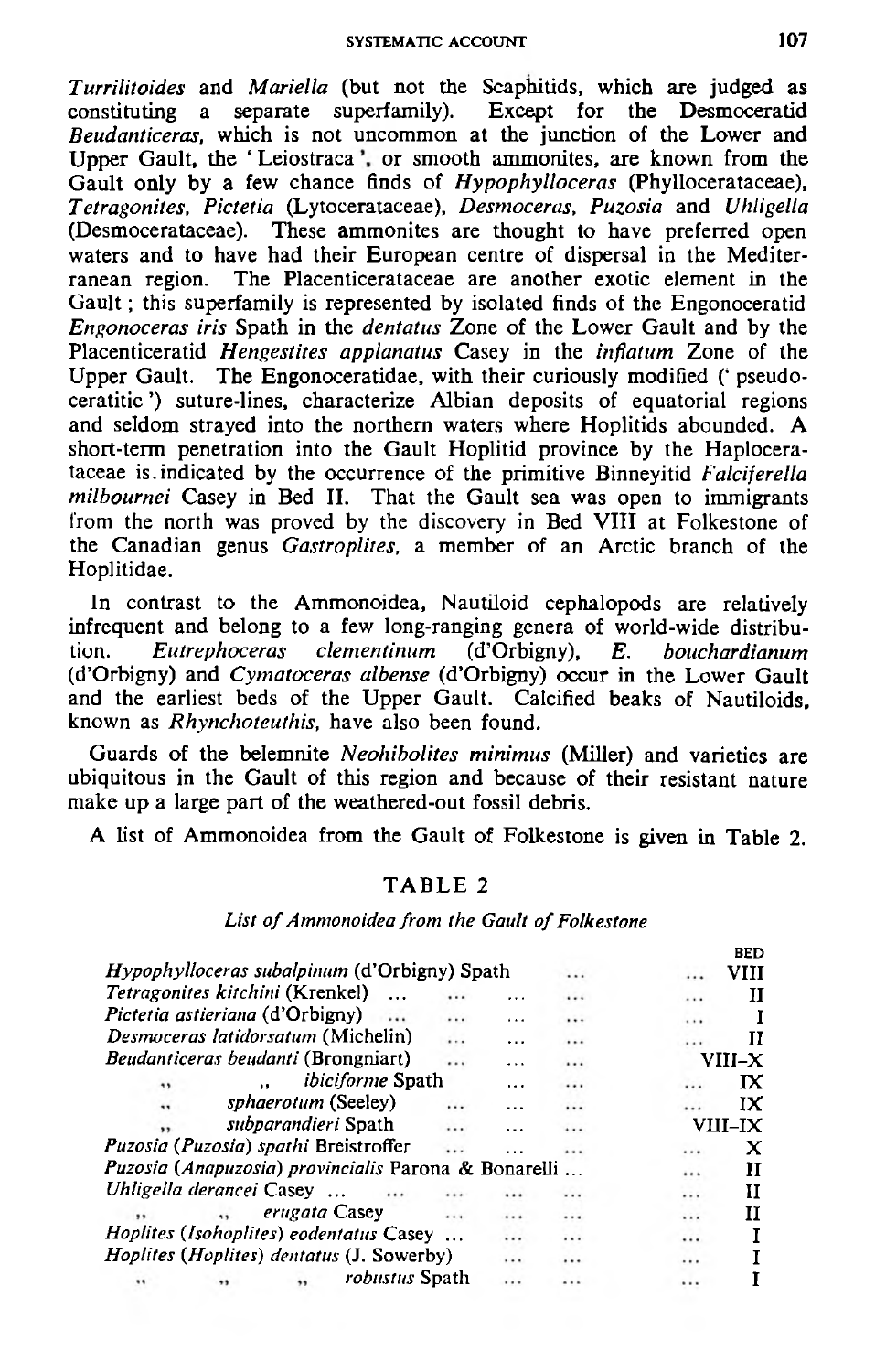#### PALAEONTOLOGY OF THE GAULT

**BED** 

|    | Hoplites (Hoplites) spathi Breistroffer        |           |           |           | 1<br>                                    |
|----|------------------------------------------------|-----------|-----------|-----------|------------------------------------------|
| Ħ  | <i>paronai</i> Spath<br>99                     |           |           | $\ddotsc$ | 1                                        |
| ٠, | <i>persulcatus</i> Spath<br>,,                 |           |           | .         | I                                        |
| ,, | rudis Parona & Bonarelli<br>,,                 |           |           | .         | 1                                        |
| 99 | similis Spath<br>,,                            |           | .         | .         | I                                        |
| ,, | canavarii Parona & Bonarelli<br>٠,             |           |           |           | I                                        |
|    | benettianus (J. de C. Sowerby)<br>,,           |           |           |           | I                                        |
| ,, | escragnollensis Spath<br>,,                    |           |           | .         | I                                        |
| 59 | dentatiformis Spath<br>                        |           |           | .         | $\mathbf{I}$<br>.                        |
|    | spp. nov.<br>,,                                | $\ddotsc$ |           |           | I-II                                     |
|    | <i>Anahoplites praecox</i> (Spath)             | .         |           |           | I–II<br>.                                |
| ,, | intermedius Spath                              |           | .         |           | I-II<br>                                 |
| ,, | mantelli Spath                                 | $\ddotsc$ |           |           | I–II<br>.                                |
| ,, | planus (Mantell)                               |           |           |           | I–XI<br>.                                |
|    | gracilis Spath<br>,,                           |           | .         | $\ddotsc$ | . I–VIII                                 |
| ,, | discoideus Spath<br>٠,                         |           |           |           | I–VIII                                   |
| ., | <i>splendens</i> (J. Sowerby)                  |           | .         |           | <b>II–VII</b>                            |
| ,, | <i>pleurophorus</i> Spath                      | $\cdots$  |           | .         | IV                                       |
| ., | <i>picteti</i> Spath                           |           |           |           | IX-X                                     |
| ., | daviesi Spath                                  |           |           | .         | VII                                      |
| ,, |                                                |           | .         |           | VII                                      |
| ,, | ornatus Spath<br>$\bullet$                     |           |           |           | XI                                       |
| ,, | sp. nov.<br>$\ddotsc$                          |           |           |           | $II$ -IV                                 |
|    | Dimorphoplites niobe Spath                     |           |           |           |                                          |
| ,, | doris Spath                                    |           |           |           | IV                                       |
| ,, | <i>pinax</i> Spath                             | $\cdots$  |           |           | $II-V$                                   |
|    | glaber Spath                                   |           |           |           | II–VIII                                  |
| ,, | <i>chloris</i> Spath                           | $\ddotsc$ |           |           | $\Pi$ -VIII                              |
| ., | <i>tethydis</i> (Bayle)                        | $\ddotsc$ |           |           | $\mathbf{m}\text{-}\mathbf{v}\mathbf{m}$ |
| ٠, | biplicatus (Mantell)                           |           |           |           | IV–VII                                   |
| ,, | <i>parkinsoni</i> (Spath)                      |           | .         | .         | V–VIII                                   |
| ,, | ? silenus Spath                                | $\cdots$  | .         | .         | VШ                                       |
|    | Metaclavites metamorphicus (Spath)             |           | .         | .         | VIII                                     |
| ,, | trifidus (Spath)                               | $\cdots$  | $\ddotsc$ |           | $IX-X$                                   |
| ., | <i>compressus</i> (Parona & Bonarelli)         |           |           |           | VIII–IX                                  |
|    | <i>Epihoplites denarius</i> (J. de C. Sowerby) |           |           |           | x                                        |
| m  | <i>deluci</i> (Brongniart)                     | $\ddotsc$ |           |           | X                                        |
| ٠, | <i>glyptus</i> Spath                           |           |           |           | x<br>.                                   |
|    | gibbosus Spath                                 |           | $\cdots$  |           | X-XI                                     |
|    | Semenovites gracilis (Spath)                   | $\ddotsc$ | .         |           | x                                        |
|    | <i>iphitus</i> (Spath)                         |           |           |           | x<br>.                                   |
|    | Callihoplites catillus (J. de C. Sowerby)      |           |           |           | xı                                       |
| ., | <i>patella</i> Spath                           | $\ddotsc$ |           |           | XI                                       |
|    | strigosus Spath                                | $\cdots$  |           |           | XI–XII                                   |
|    | auritus (J. Sowerby)                           |           |           |           | XI<br>                                   |
| ., | seeleyi Spath                                  |           |           | .         | XIII<br>.                                |
| ,, | tetragonus (Seeley)                            | $\ddotsc$ |           |           | XIII<br>.                                |
| ., | glossonotus (Seeley)                           |           |           |           | XII<br>                                  |
| m  | leptus Spath                                   |           |           |           | XII<br>.                                 |
|    | pulcher Spath                                  | .         |           |           | XIII<br>.                                |
| ,, | Lepthoplites falcoides Spath                   | .         |           |           | XIII<br>.                                |
|    | Pleurohoplites subvarians Spath                | .         |           |           | XIII<br>$\ddotsc$                        |
|    | Arrhaphoceras substuderi Spath                 | $\ddotsc$ |           |           | XIII<br>$\ddotsc$                        |
|    | Euhoplites truncatus Spath                     |           |           |           | $V-IX$                                   |
|    | <i>lautus</i> (Parkinson)                      | $\ddotsc$ |           |           | V-VIII                                   |
| ,, | bilobus Spath                                  | .         | .         |           | V                                        |
| ,, |                                                |           |           |           |                                          |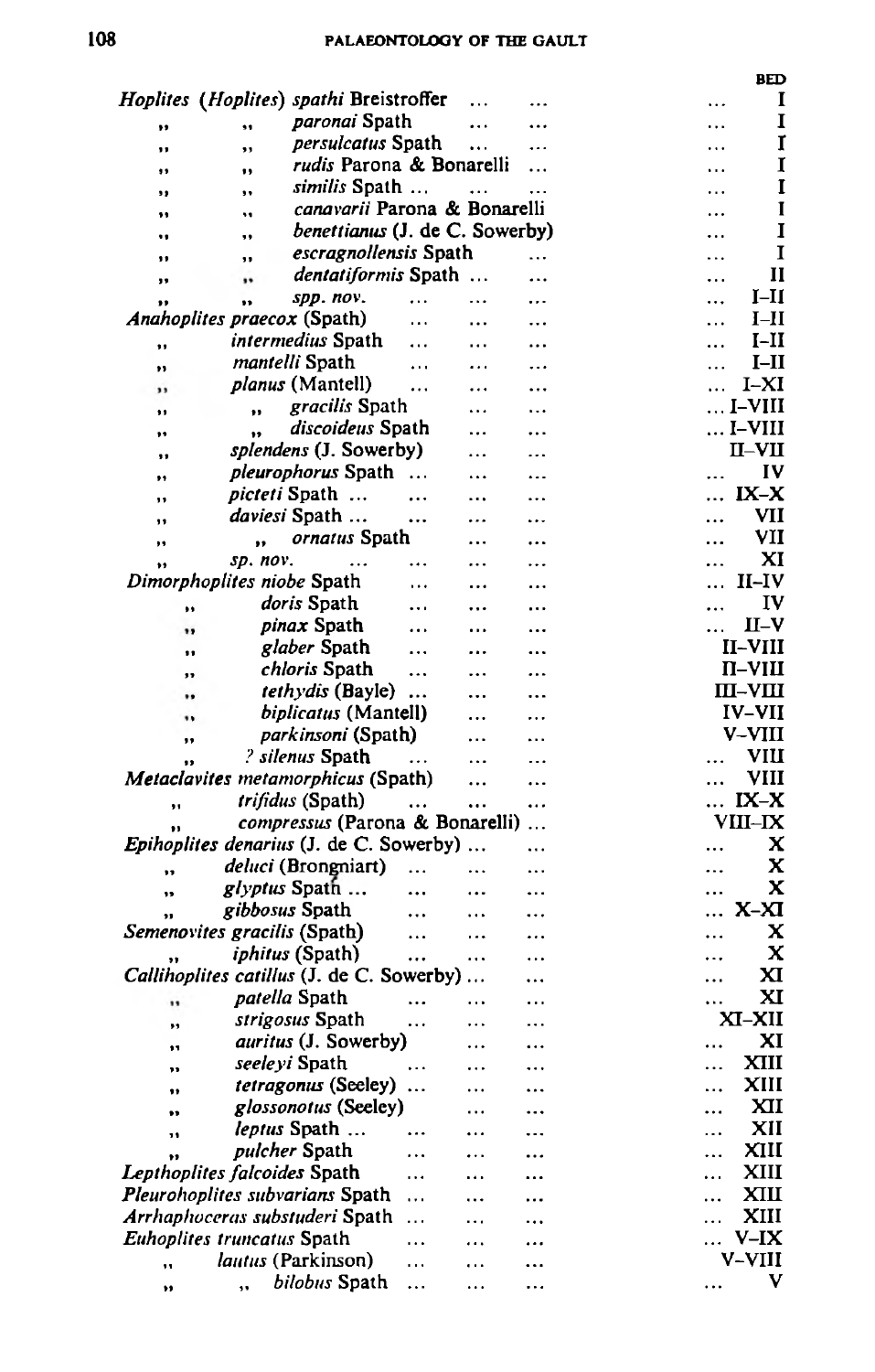#### SYSTEMATIC ACCOUNT

|                 | <i>Euhoplites alphalautus</i> Spath                      |                            |                | $\ddotsc$ |           |           |          | $X-XI$               |
|-----------------|----------------------------------------------------------|----------------------------|----------------|-----------|-----------|-----------|----------|----------------------|
| ,,              | microceras Spath                                         |                            |                |           | $\ddotsc$ |           |          | $II-IV$              |
| ٠,              | subtabulatus Spath                                       |                            |                |           |           |           |          | п                    |
| ,,              | <i>aspasia</i> Spath                                     |                            | $\ddotsc$      |           |           |           |          | $II-N$               |
| ,,              | cantianus Spath<br>$\ddot{\phantom{0}}$                  |                            |                |           |           |           |          | v                    |
| ,,              | <i>loricatus</i> Spath                                   |                            | $\cdots$       |           |           |           |          | $II-V$               |
| ,,              | <i>meandrinus</i> Spath                                  |                            |                |           |           |           |          | $\Pi$ –V             |
| ,,              | <i>pricei</i> Spath<br>$\cdots$                          |                            |                |           |           | .         |          | $II$ –IV             |
| ,,              | subtuberculatus Spath                                    |                            | $\ddotsc$      |           |           | $\cdots$  |          | II–IV                |
| ٠,              | <i>opalinus</i> Spath                                    |                            |                |           |           |           |          | V-IX<br>V–VIII       |
| Ħ               | <i>bucklandi</i> Spath                                   |                            |                |           |           |           |          | V–VIII               |
| ,,              | nitidus Spath<br>$\cdots$<br><i>proboscideus</i> Spath   | $\ddotsc$                  |                |           |           |           |          | $V - X$              |
| ,,              |                                                          | $\ddotsc$                  |                |           |           |           |          | vш                   |
| ,,              |                                                          | <i>intermedius</i> Spath   |                |           |           |           |          | x                    |
| ,,              | ,,                                                       | ultimus Spath              |                |           |           |           |          | VIII-X               |
| ,,              | <i>armatus</i> Spath<br><i>trapezoidalis</i> Spath       |                            | $\cdots$       |           |           |           |          | VIII-IX              |
| ,,              |                                                          | <br>formosus Spath         |                |           |           | $\ddotsc$ |          | VIII                 |
| .,              | ,,<br>serotinus Spath                                    |                            |                |           |           |           |          | VIII-IX              |
| ,,              |                                                          |                            | .              | $\ddotsc$ | .         |           |          | VIII–IX              |
| ٠,              | solenotus (Seeley)<br><i>ochetonotus</i> (Seeley)        | .                          |                |           |           |           |          | <b>VIII-IX</b>       |
| ,,              |                                                          | .                          | .              |           |           |           |          |                      |
| ,,              | sublautus Spath                                          | .                          |                |           |           | $\ddotsc$ |          | <b>VIII-IX</b>       |
| ,,              | <i>monacanthus</i> Spath<br>$\bullet$                    |                            |                |           |           | $\cdots$  |          | <b>VIII–IX</b><br>IX |
| ,,              | subcrenatus Spath                                        | $\cdots$                   | .              |           |           | .         |          |                      |
| ,,              | inornatus Spath                                          | .                          |                |           |           | .         |          | IX                   |
| ,,              | <i>vulgaris</i> Spath                                    |                            |                |           |           |           |          | IX-XI                |
| ,,              | boloniensis Spath                                        |                            |                |           |           | $\ddotsc$ |          | $IX-X$               |
|                 | Discohoplites coelonotus (Seeley)                        |                            |                |           |           |           | .        | XII                  |
|                 | Gastroplites cantianus Spath                             | $\cdots$                   |                |           |           |           |          | VIII                 |
|                 | <i>Engonoceras iris</i> Spath<br>$\ddotsc$               |                            |                |           | $\ddotsc$ | $\ddotsc$ |          | Ш                    |
|                 | Neophlycticeras (Neophlycticeras) brottianum (d'Orbigny) |                            |                |           |           |           |          | VIII–IX              |
|                 |                                                          |                            | gibbosum Spath |           |           |           |          | VIII-IX              |
|                 | Neophlycticeras (Eotropitoides) jayeti Breistroffer      |                            |                |           |           |           |          | VIII–IX              |
|                 | Neophlycticeras (Protissotia) itierianum (d'Orbigny)     |                            |                |           |           |           | .        | VIII                 |
|                 | ,,                                                       | orion Casey                |                | $\cdots$  |           |           |          | <b>VIII</b>          |
| Stoliczkaia sp. |                                                          |                            |                |           |           |           |          | XIII                 |
|                 | Oxytropidoceras roissyanum (d'Orbigny)                   |                            |                |           |           |           |          | 1                    |
| ,,              | mirapelianum (d'Orbigny)                                 |                            |                |           |           |           |          | I                    |
| ,,              | Sp. nov.<br>                                             | $\cdots$                   |                |           |           |           |          | I                    |
| ,,              | cantianum Spath                                          |                            |                |           |           |           |          | VIII                 |
|                 | 'n                                                       | <i>excentricum</i> Spath   |                |           |           |           |          | VIII                 |
|                 | Mojsisovicsia (Dipoloceroides) subdelaruei (Spath)       |                            |                |           | .         |           |          | IV                   |
|                 | .,                                                       | remota (Spath)             |                |           |           |           |          | IV                   |
| ,,              | .,                                                       | spinulosa (Spath)          |                |           |           |           |          | IV                   |
| ,,              | ۰,                                                       | cornuta (Pictet)           |                |           |           |           | $\cdots$ | v                    |
| ,,              | ,,                                                       | <i>equicostata</i> (Spath) |                |           |           |           |          |                      |
|                 | Dipoloceras cristatum (Brongniart)                       |                            |                |           |           |           |          | VIII                 |
| ,,              | corbulatum Spath                                         | .                          |                |           |           |           |          | VIII                 |
| ,,              | multispinosum Spath                                      |                            |                |           |           |           |          | VIII                 |
| ,,              | fredericksburgense Scott britannicum Breistroffer        |                            |                |           |           |           |          | VIII                 |
| ,,              | <i>pseudaon</i> Spath                                    |                            |                |           |           |           |          | VIII-IX              |
| ,,              |                                                          | moniliforme Spath          |                |           |           |           |          | VIII–IX              |
| ,,              | bouchardianum (d'Orbigny)                                |                            |                |           |           |           |          | VIII-IX              |
| ,,              |                                                          | alticarinatum Spath        |                |           |           |           |          | VIII                 |
|                 | Mortoniceras (Mortoniceras) inflatum (J. Sowerby)        |                            |                |           |           |           |          | XI-XII               |

**BED**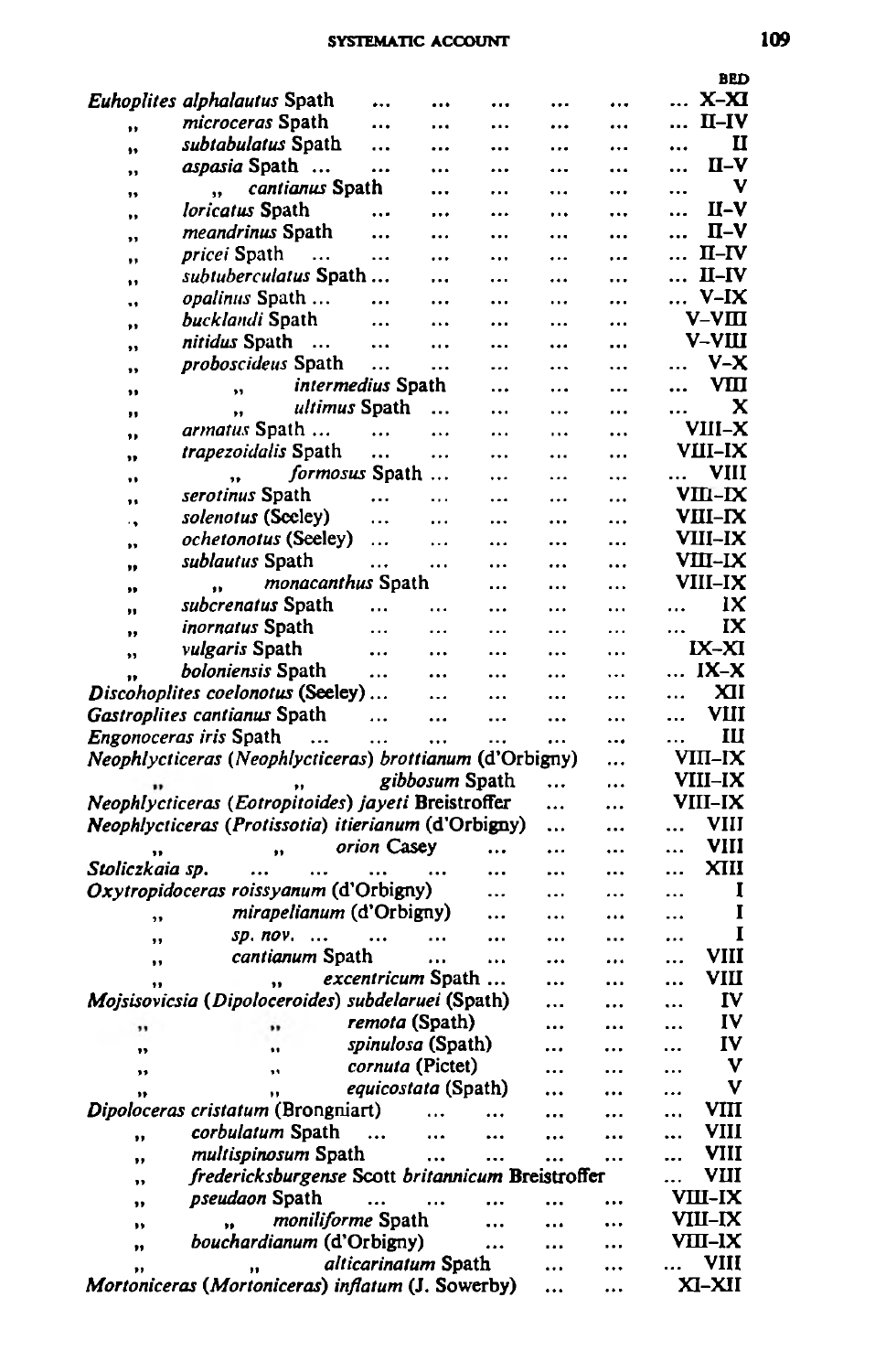#### PALAEONTOLOGY OF THE GAULT

|              |                                                       |                                           |                           |                        |                           |           |           | <b>BED</b>     |
|--------------|-------------------------------------------------------|-------------------------------------------|---------------------------|------------------------|---------------------------|-----------|-----------|----------------|
|              | Mortoniceras (Mortoniceras) inflatum picteti Spath    |                                           |                           |                        |                           |           | $\ddotsc$ | хı             |
| ,,           | ,,                                                    |                                           | gibbosum Spath            |                        |                           |           |           | XI             |
| ,,           | ,,                                                    | <i>pricei</i> Spath                       |                           | $\cdots$               | $\cdots$                  |           |           | IX–XI          |
| ,,           | ,,                                                    | ,,                                        | <i>intermedius</i> Spath  |                        |                           |           | .         | IX             |
| ,,           | ,,                                                    | geometricum Spath                         |                           |                        | $\ddotsc$                 | .         | .         | x              |
| ,,           | ,,                                                    | <i>fissicostatum</i> Spath                |                           |                        | $\ddotsc$                 | .         |           | XI             |
| ,,           | ,,                                                    | ,,                                        |                           |                        | ascendens Spath           |           |           | XI             |
| ,,           | ,,                                                    | <i>commune</i> Spath                      |                           | $\cdots$               | .                         |           | .         | XI             |
| ,,           | ,,                                                    | <i>potternense</i> Spath                  |                           |                        |                           | .         | .         | xı             |
| ,,           | ,,                                                    | evolutum Spath                            |                           | $\ddotsc$              | $\cdots$                  |           | .         | XI             |
| ,,           | ,,                                                    | rostratum (J. Sowerby)                    |                           |                        |                           |           | .         | xш             |
| ,,           | ,,                                                    | kiliani (Lasswitz) altonense Breistrofter |                           |                        |                           |           |           | XП             |
| ,,           | ,,                                                    | <i>rigidum</i> Spath                      |                           | $\sim$                 | .                         |           |           | VIII           |
|              | Mortoniceras (Deiradoceras) cunningtoni Spath         |                                           |                           |                        | $\cdots$                  |           |           | $\ldots$ IX–XI |
| ,,           | ,,                                                    | $\cdot$                                   |                           | <i>Hexuosum</i> Spath  |                           |           |           | IX–XI          |
| ,,           | ,,                                                    | bipunctatum Spath                         |                           |                        |                           |           | $\cdots$  | $IX-X$         |
| ,,           | ,,                                                    | <i>devonense</i> Spath                    |                           |                        | .                         | $\ddotsc$ | $\cdots$  | $IX-X$         |
| ,,           | ,,                                                    | <i>albense</i> Spath                      |                           |                        | $\cdots$                  |           | .         | $IX-X$         |
|              | ,,                                                    | ,,                                        | <i>transitorium</i> Spath |                        |                           | $\ddotsc$ | $\cdots$  | $IX-X$         |
|              | Cantabrigites cantabrigensis (Spath)                  |                                           | $\ddotsc$                 | $\cdots$               | $\cdots$                  |           |           | XII            |
|              | Elobiceras pseudelobiense (Spath)                     |                                           | $\ldots$                  | $\ldots$               |                           |           |           | xı             |
|              | Prohysteroceras (Goodhallites) goodhalli (J. Sowerby) |                                           |                           |                        |                           |           |           | IX-XI          |
|              | ,,                                                    | ,,                                        |                           |                        | <i>shenleyensis</i> Spath |           |           | $\ldots$ IX-XI |
| ,,           | ,,                                                    | ٠,                                        |                           |                        | tuberculatum Spath        |           |           | IX–XI          |
| ,,           | ,,                                                    | ,,                                        |                           | <i>aplanatum</i> Spath |                           | $\ddotsc$ |           | IX–XI          |
| ,,           | ,,                                                    | candollianum Spath non Pictet             |                           |                        |                           |           | .         | XII            |
| ,,           | ,                                                     | <i>delabechei</i> Spath                   |                           |                        | $\ddotsc$                 | .         | .         | x              |
|              | ,,                                                    | ,                                         |                           | robustum Spath         |                           | .         | .         | x              |
|              | <b>Prohysteroceras (Neoharpoceras) coptense Spath</b> |                                           |                           |                        |                           | .         | .         | XI             |
|              | Eubrancoceras cricki (Spath)                          | $\ddotsc$                                 | $\ddotsc$                 | .                      | .                         |           | .         | $II$ - $III$   |
|              | spp<br>$\cdots$                                       | .                                         | $\ddotsc$                 | .                      | $\ddotsc$                 |           | $\cdots$  | $I-III$        |
|              | <i>Hysteroceras varicosum</i> (J. de C. Sowerby)      |                                           |                           | .                      | .                         | .         |           | IX-X           |
| ,,           |                                                       | binodosum (Stieler)                       |                           | .                      | .                         | $\cdots$  |           | IX-X           |
| ,,           | binum (J. Sowerby)                                    |                                           | $\cdots$                  | .                      | .                         |           | $\cdots$  | $IX-X$         |
|              | subbinum Spath                                        | $\ddotsc$                                 | $\cdots$                  | .                      | .                         | .         |           | IX–XJ          |
| ,,           | <i>carinatum</i> Spath                                | .                                         | $\cdots$                  |                        | .                         | .         |           | IX-XII         |
| ,,           | ٠.                                                    | <i>ascendens</i> Spath                    |                           | .                      | .                         |           |           | IX-XII         |
| , ,          | <i>orbignyi</i> (Spath)                               | $\ddotsc$                                 | $\cdots$                  | .                      |                           |           |           | VIII–XI        |
| ,,           | aff. choffati Spath                                   |                                           | .                         | .                      | .                         | .         | .         | IX             |
| ,,           | bucklandi (Spath)                                     | $\sim$                                    | .                         | $\cdots$               |                           |           |           | xı             |
| ,,           | <i>capricornu</i> Spath                               | $\ddotsc$                                 | $\ddotsc$                 | $\cdots$               | <br>$\ddotsc$             | .<br>.    | .<br>.    | VIII           |
| ,,           | <i>pseudocornutum</i> Spath                           |                                           | $\cdots$                  | $\ddotsc$              | .                         | .         | .         | VIII           |
| ,,           | [Dipoloceras?] symmetricum (J. de C. Sowerby)         |                                           |                           |                        |                           |           |           | VIII           |
| $^{\bullet}$ | simplicicosta Spath                                   |                                           |                           |                        |                           |           |           | VIII           |
| ,,           | serpentinum Spath                                     |                                           |                           | $\cdots$               | $\cdots$                  | $\cdots$  |           | VIII           |
| ,,           | <b>Hengestites applanatus Casey</b>                   |                                           |                           | $\cdots$               |                           |           |           | XI             |
|              | Falciferella milbournei Casey                         | .                                         | .                         |                        | .                         |           |           | п              |
|              | Eoscaphites circularis (J. de C. Sowerby)             | .                                         | .                         |                        |                           |           |           | x              |
|              |                                                       | depressus Spath                           |                           |                        |                           |           |           | x              |
| ,,           |                                                       |                                           | .                         |                        |                           |           |           | x              |
| ,,           | <i>rugosus</i> Spath<br>٠,                            |                                           | $\ddotsc$                 |                        |                           |           |           |                |
| ,,           | subcircularis Spath                                   | $\ddotsc$                                 | $\cdots$                  |                        |                           |           |           | $X-XI$         |
|              | Scaphites simplex Jukes-Browne                        |                                           |                           |                        |                           |           |           | X–XII          |
|              | Mariella cf. escheriana (Pictet)                      | .                                         |                           |                        |                           |           |           | XI             |
|              | Proturrilitoides densicostatus (Passendorfer)         |                                           |                           | .                      |                           |           |           | v              |
|              | Pseudhelicoceras robertianum (d'Orbigny)              |                                           |                           | .                      |                           |           |           | $$ IX-XI       |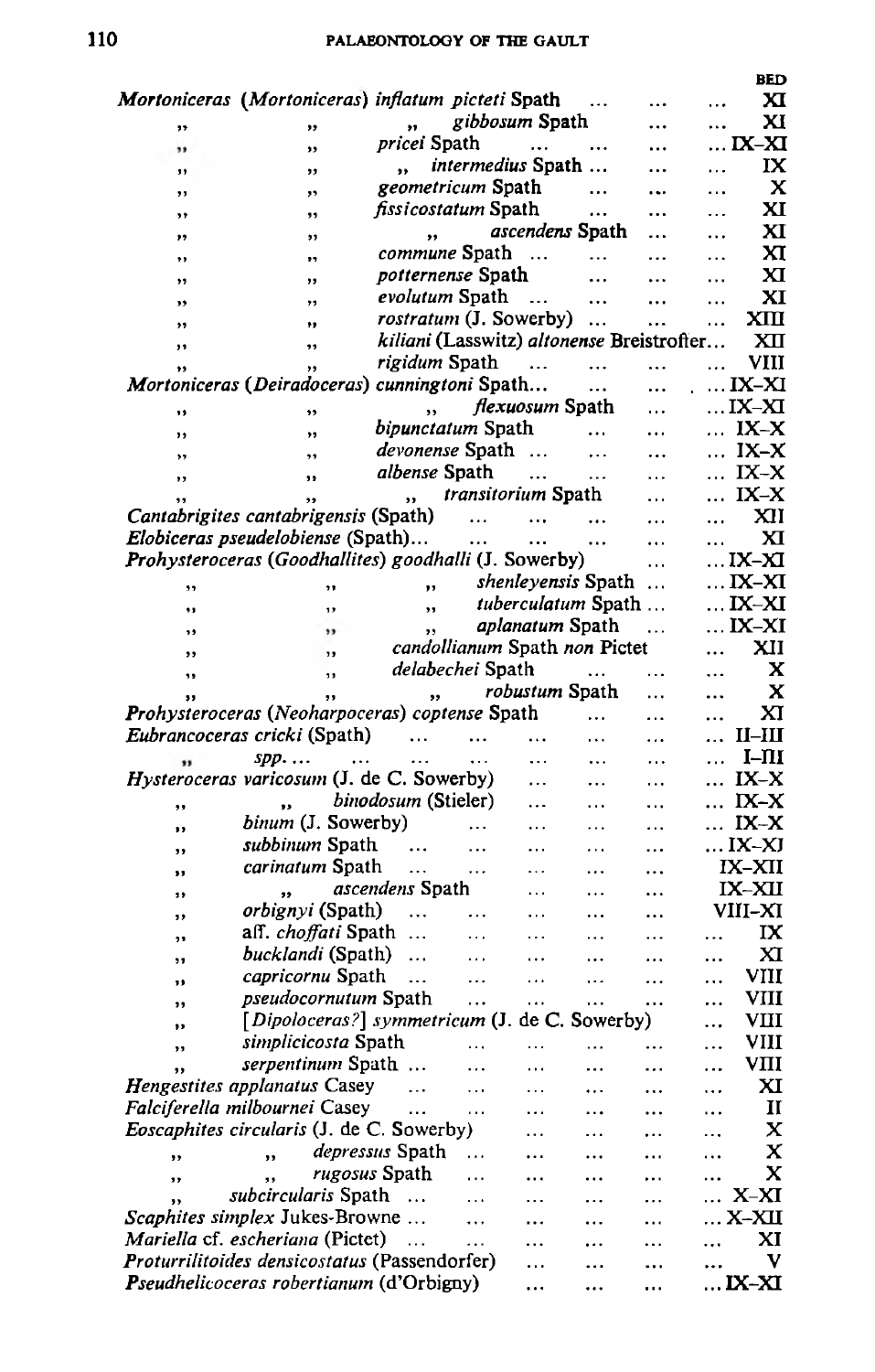#### SYSTEMATIC ACCOUNT

|                                                             |           |           | BED                 |
|-------------------------------------------------------------|-----------|-----------|---------------------|
| Pseudhelicoceras robertianum ornatum Spath                  |           |           | IX-XI               |
| <i>pseudoelegans</i> Spath<br>$\cdots$<br>,,                |           |           | VIII<br>.           |
| subcatenatum Spath<br><br>,,                                | .         |           | п<br>               |
| ? gaultinum Spath<br>$\ddotsc$<br>,                         | .         | .         | x<br>               |
| Anisoceras armatum (J. Sowerby)<br>.                        | $\ddotsc$ | .         | XTI<br>             |
| perarmatum (Pictet & Campiche)<br>,,                        | .         | .         | XII-XIII            |
| saussureanum (Pictet)<br><br>$\overline{\mathbf{v}}$        |           | .         | XI-XII              |
| subarcuatum Spath<br>.<br>,,                                | .         | .         | X-XI                |
| Protanisoceras moreanum (Buvignier)<br>                     |           | .         | I                   |
| cf. halleri (Pictet & Campiche)                             | $\ddotsc$ |           | п<br>               |
| Heteroclinus nodosus (J. Sowerby)<br>.                      | .         |           | I-II                |
| splendens Spath                                             |           | .         | $I-H$               |
| $\ddotsc$<br>,,<br><i>flexuosus</i> (d'Orbigny)             |           |           | .<br>I–II           |
| .                                                           |           | .         | .                   |
| Metahamites sp. nov.<br>$\cdots$<br>$\ddotsc$               | .         | .         | I                   |
| Idiohamites tuberculatus (J. Sowerby)<br>.                  |           | $\ddotsc$ | IX–XI               |
| spiniger (J. Sowerby)<br>$\ddotsc$<br>,,                    | .         | .         | $\dots$ IX-XI       |
| subspiniger Spath<br>.<br>,,                                | .         | .         | IX-X                |
| turgidus (J. Sowerby)<br>$\ddotsc$<br>,,                    |           | .         | X-XI<br>$\ddotsc$   |
| robustus Spath<br><br>۰,<br>,,                              | .         |           | X-XI<br>.           |
| subannulatus Spath<br>,,                                    | .         |           | $X-XI$<br>$\ddotsc$ |
| spinulosus (J. Sowerby)<br>.<br>,,                          | $\ddotsc$ | .         | $X-XI$<br>$\cdots$  |
| <i>favrinus</i> (Pictet)<br>.<br>55                         | .         | .         | X-XI<br>.           |
| ellipticoides Spath<br>.<br>$\ddotsc$<br>,,                 | .         | .         | x                   |
| <i>? incertus</i> Spath<br>.<br>$\cdots$<br>,,              | $\ddotsc$ | .         | X-XI                |
| costatus Spath<br>,,<br>$\cdots$<br>,,                      |           | .         | X-XI<br>.           |
| Hamitoides? rusticus Spath<br>.                             | .         | .         | VШ<br>$\ddotsc$     |
| Hamites attenuatus J. Sowerby<br>$\ddotsc$<br>.             | $\ddotsc$ | .         | I–IV<br>.           |
| tenuicostatus Spath                                         |           |           | $II$ - $IV$<br>.    |
| .<br>,,<br><br>rotundus J. Sowerby                          | .         | .         | $I-V$               |
| $\ddotsc$<br><br>,,<br>subrotundus Spath                    | .         |           | <b>IV-VII</b>       |
| <br>.<br>,,                                                 | .         | .         |                     |
| compressus J. Sowerby<br><br><br>,,                         | .         | .         | II–VIII             |
| gracilis Spath<br>,,<br>.<br>,,                             |           |           | II-VIII             |
| <i>incurvatus</i> Brown<br><br>$\cdots$<br>,,               | .         | .         | <b>VIII–IX</b>      |
| <i>maximus J. Sowerby</i><br>.<br>٠,                        |           | $\ddotsc$ | $V-IX$              |
| rectus Brown<br>$\ddotsc$<br>$\ddot{\phantom{0}}$<br><br>,, |           | .         | $V-IX$<br>.         |
| gibbosus J. Sowerby<br>.<br>$\ddotsc$<br>,,                 | $\ddotsc$ | $\ddotsc$ | II–VIII             |
| tenuis J. Sowerby<br>.<br>.<br>,,                           |           |           | V–VIII              |
| intermedius J. Sowerby<br>.<br>,,                           |           |           | IX                  |
| opalinus Spath<br>.<br>,,<br>,,                             | $\ddotsc$ | .         | IX<br>              |
| distinctus Spath<br><br>,,<br>,,                            |           | .         | IX                  |
| (Stomohamites) sp. cf. parkinsoni (Fleming)<br>,,           |           |           | xт                  |
| (Psilohamites) bouchardianus d'Orbigny<br>,,                |           |           | x<br>.              |
| Ptychoceras (Mastigoceras) adpressum (J. Sowerby)           |           |           | x<br>               |
| Lechites gaudini Pictet and Campiche                        |           |           | XI                  |
|                                                             |           |           |                     |

#### **Crustacea**

Decapod crustaceans (crabs, shrimps and lobsters) are fairly common on some horizons, especially the nodule beds. The crab Notopocorystes stokesi (Mantell) is found in practically all the beds but reaches its maximum in the line of nodules at the top of Bed III, named the 'crab bed' by the early collectors. Other crabs are Eucorystes broderipi (Mantell), Necrocarcinus bechei (Deslongchamps), Homolopsis edwardsii Bell and Etyus martini Mantell. The lobster *Homarus* longimanus G. B. Sowerby ranges up from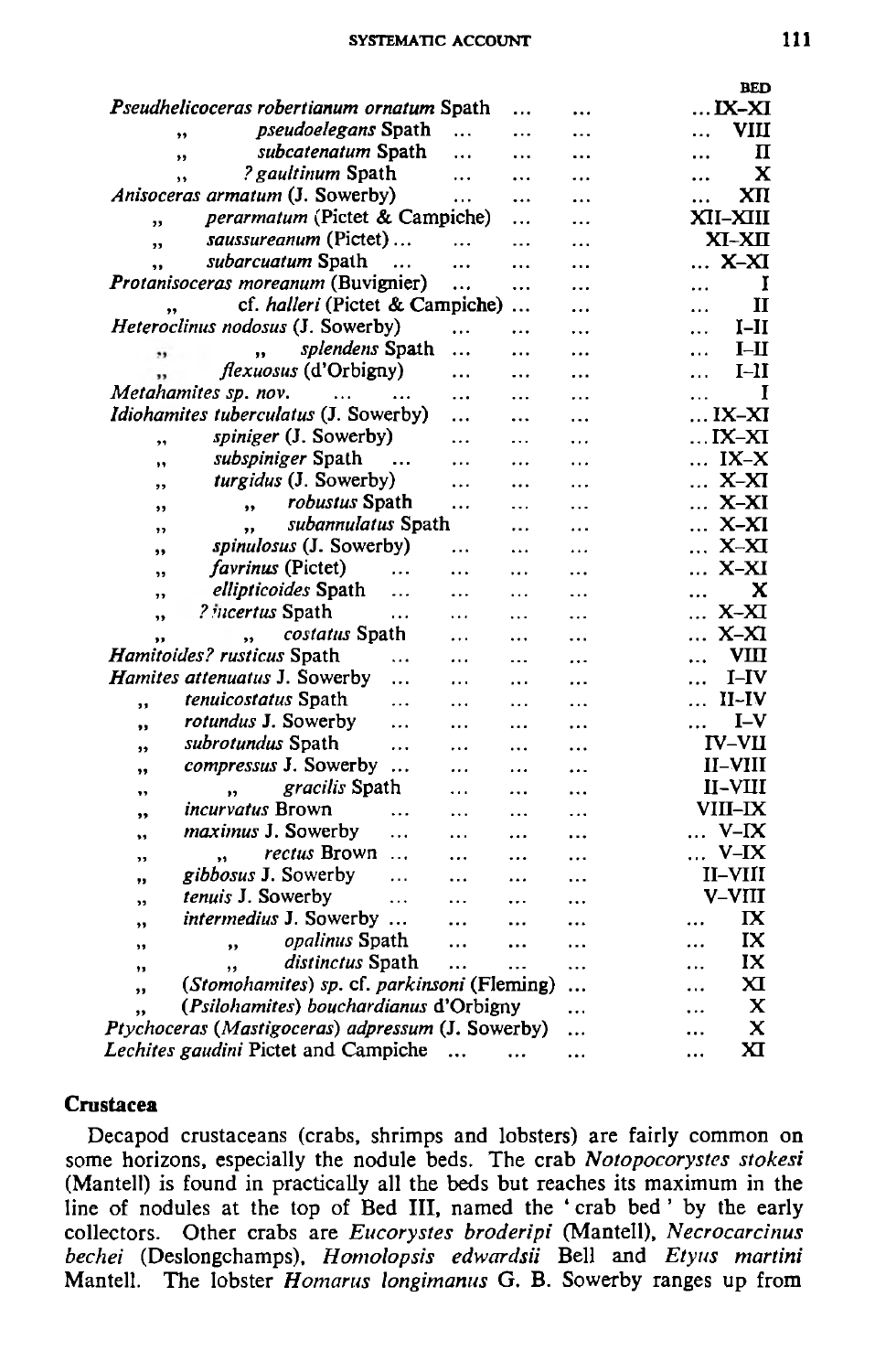the Low er Greensand. Valves of the pedunculate cirripedes (stalked barnacles) *Cretiscalpellum unguis* (J. de C. Sowerby) and *Pycnolepas rigida* (J. de C. Sowerby) and, less commonly, *Scalpellum (Arcoscalpellum*) *arcuatum* Darwin and *Zeugmatolepas mockleri* Withers, occur principally in the lower part of the Upper Gault.

Though ostracods are limited to a few species in the lower part of the Gault, individuals are locally very abundant. By the incoming of new species the fauna becomes more varied with time and in the upper half of the G ault at least twenty-two species are recognizable. *Cytherella ovata* (Roemer), *C. muensteri* (Roemer), *Cythereis reticulata* Jones and Hinde, *C. lurmannae* Triebel and *Protocythere auriculata* (Corauel) are the com monest species at Folkestone, with *Cythereis bonnemai* Triebel, *Cytherelloidea stricta* (Jones and Hinde), *Schuleridea jonesiana* (Bosquet), *Platycythereis gaultina* (Jones) and *Protocythere lineata* (Chapman and Sherborn). *Cytherelloidea chapmani* (Jones & Hinde), *Haplocytheridea nana* Triebel and *Eucythere trigonalis* (Jones) are fairly common, whilst those of rare occurrence are *Paracypris gracilis* (Bosquet), *Bairdia subdeltoidea* (Munster), Auctt., *Bythocypris harrisiana* (Jones), *Dolerocytheridea bosquetiana* (Jones & Hinde), *H aplocytheridea rara* Triebel, *Eucytherura ansata* (Weingeist), *M onoceratina umbonata* (Williamson), *Isocythereis fortinodis* Triebel and /. *fissicostis* Triebel. As yet insufficient detailed collecting has been done to determine whether or not the distribution of ostracods in the Gault has any zonal significance.

### **Pisces**

The Gault yields a good fish fauna, especially from its upper beds. Isolated teeth and vertebral discs of elasmobranchs (sharks and rays) are common. Most belong to the shark *Lamna appendiculata* Agassiz, though *A crodus laevis* W oodw ard, *Lam na m acrorhiza* Cope, *Isurus m antelli* Agassiz, *Cestracion canaliculatus* Egerton, *Corax pristodontus* Agassiz, *Notidanus lanceolatus* W oodward, *Scapanorhynchus subulatus* Agassiz and species of *H ybodus, Synechodus* and *Ptychodus* also represent this class. Dental plates of Chimaeroids, a group which includes the living rabbit-fish, have been found and are identified as belonging to *Ischyodus thurmanni* Pictet and Campiche, *Edaphodon sedgwickii* (Agassiz) and *E. laminosus* Newton. The Teleostomi, or bony fishes, are represented by *Portheus gaultinus* Newton, *Thrissopater salmoneus* Gunther, *A pateodus glyphodus* (Blake), *Syllaem us anglicus* (Dixon) and *Protosphyraena ferox* Leidy. Fish remains also include ear-bones (otoliths) and coprolites. Burrows attributed to Terebelloid worms are commonly lined with fish-scales.

### **Reptilia**

Teeth and bones of the large marine reptiles *Ichthyosaurus campylodon* Carter, *Polyptychodon interruptus* Owen and *Cimoliasaurus constrictus* Owen (= *Mauisaurus gardneri* Seeley) have been collected. An incomplete skeleton of the last species, estim ated to be 12 ft in length, was found in Bed II at Copt Point by John Griffith, the professional fossil-collector of Folkestone in the last century. A ssociated with the bones were about a quart of rolled and smooth-surfaced quartz pebbles, evidently ' gastroliths ' or stomachstones (Price 1879, p. 15). Rem ains of the turtles *Chelone benstedi* Owen,